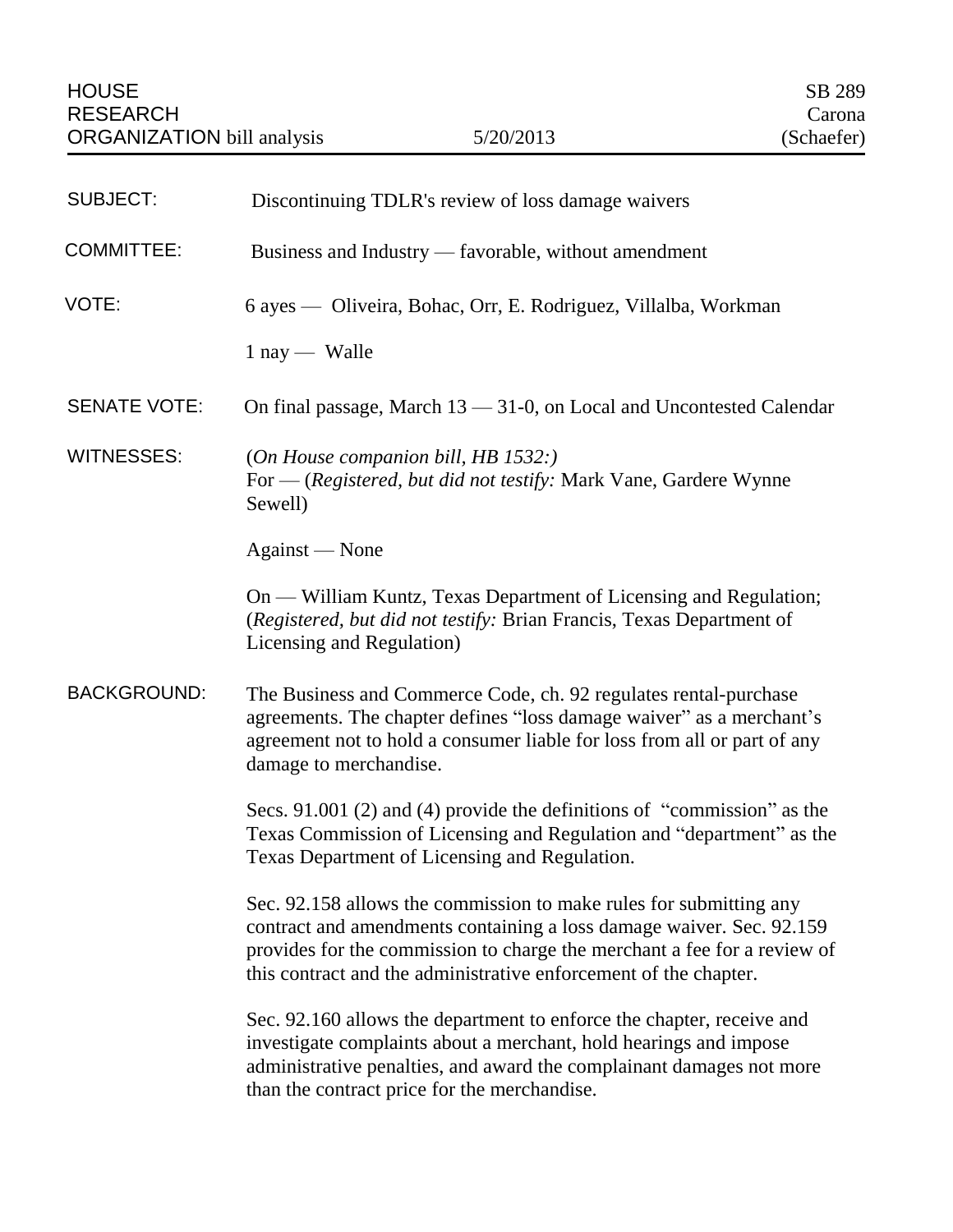## SB 289 House Research Organization page 2

| DIGEST:                   | Under SB 289, the Department of Licensing and Regulation no longer<br>would have to approve a loss damage waiver; the bill instead would<br>require that the loss damage waiver comply with Business and Commerce<br>Code, ch. 92.                                                                                                                                                                                                                                                                                                                                                                                                                                                                                                                                                                                               |
|---------------------------|----------------------------------------------------------------------------------------------------------------------------------------------------------------------------------------------------------------------------------------------------------------------------------------------------------------------------------------------------------------------------------------------------------------------------------------------------------------------------------------------------------------------------------------------------------------------------------------------------------------------------------------------------------------------------------------------------------------------------------------------------------------------------------------------------------------------------------|
|                           | The bill would repeal Business and Commerce Code, subsecs. 92.001 (2)<br>and (4), secs. 92.158, 92.159, and 92.160.                                                                                                                                                                                                                                                                                                                                                                                                                                                                                                                                                                                                                                                                                                              |
|                           | Administrative proceedings pending on the bill's effective date would be<br>dismissed. Administrative penalties assessed before the effective date<br>would be collected, and the department would return a prorated fee for<br>reviewing a loss damage waiver to the merchant.                                                                                                                                                                                                                                                                                                                                                                                                                                                                                                                                                  |
|                           | The bill would take effect September 1, 2013.                                                                                                                                                                                                                                                                                                                                                                                                                                                                                                                                                                                                                                                                                                                                                                                    |
| <b>SUPPORTERS</b><br>SAY: | Loss damage waivers are frequently sold by merchants to a consumer on<br>rent-to-own agreements on consumer goods, such as furniture and<br>electronics. State law requires TDLR to review waivers before they are<br>issued and allows for the department to investigate complaints and pursue<br>enforcement action against those who do not adhere to these waivers. The<br>bill would remove TDLR from the process of vetting and enforcing loss<br>damage waivers, allowing it to focus resources on more urgent issues,<br>while keeping in place the consumer protections of Business and<br>Commerce Code, ch. 92. Consumers with a complaint about a loss damage<br>waiver would have recourse through the Office of the Attorney General,<br>which may file a Deceptive Trade Practices Act suit against the merchant. |
|                           | TDLR reports no complaints have been filed against merchants regarding<br>one of these waivers in the recent past. TDLR charges merchants a \$300<br>fee to review a loss damage waiver.                                                                                                                                                                                                                                                                                                                                                                                                                                                                                                                                                                                                                                         |
|                           | When vetting the loss damage waivers, TDLR currently only determines<br>whether the price of the loss damage waiver is clearly stated and if TDLR<br>contact information is included in the contract. It does not enforce against<br>any exemptions in a contract. Removing responsibility from TDLR would<br>not weaken consumer coverage.                                                                                                                                                                                                                                                                                                                                                                                                                                                                                      |
| <b>OPPONENTS</b><br>SAY:  | TDLR provides an important protection for customers and ensures that<br>agreements between customers and merchants are even-handed and fair.<br>The vetting of loss damage waivers provides a pre-emptive protection for                                                                                                                                                                                                                                                                                                                                                                                                                                                                                                                                                                                                         |